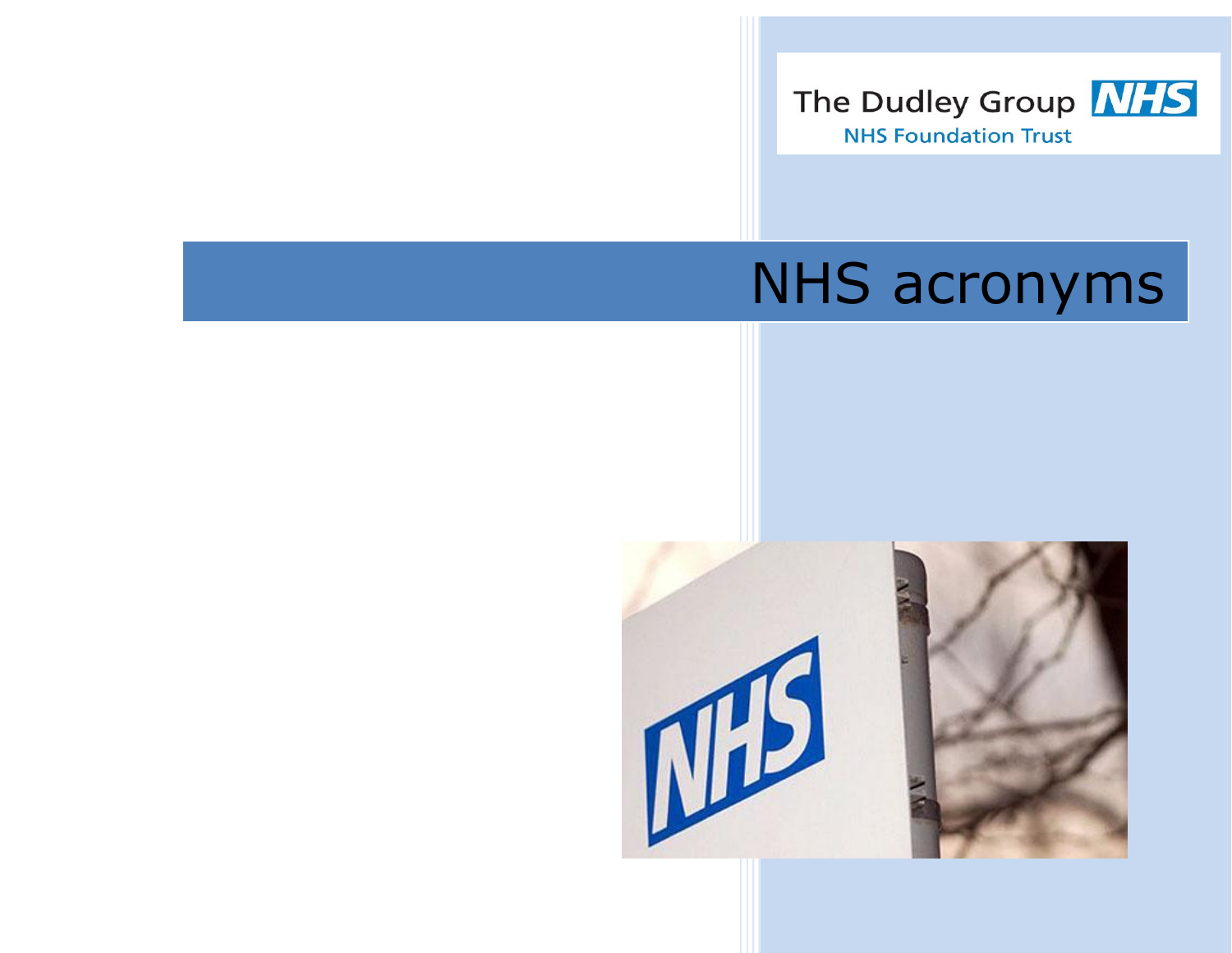## **Acronyms and Dictionary**

## **Acronyms**

# **A**

**A&E** accident & emergency **A4C/AFC** Agenda fofcr Change **AAC** Advisory Appointments Committee **ABM** activity-based management **ABPI** Association of the British Pharmaceutical Industry **ABPs** Associate British Psychological Society **AC** Audit Commission **ACAC** Area Clinical Audit Committee **AHP** allied health professional **AIR** adverse incident reporting **ALA** Association of Local Authorities **ALAC** artificial limb and appliance centre **ALB** arm's length body **ALERT** acute-life threatening events – recognition and treatment **ALOS** average length of stay **APLS** advanced paediatric life support **AQ** advancing quality

## **B**

**BAC** British Association of Chemists **BAEM** British Association for Accident and Emergency Medicine **BAMM** British Association of Medical Managers

**BAN** British Association of Neurologists **BAO** British Association of Otolaryngologists **BAOT** British Association of Occupational Therapists **BAPS (1)** British Association of Paediatric Surgeons **BAPS (2)** British Association of Plastic Surgeons **BDA (1)** British Dental Association **BDA (2)** British Dietetic Association **BGS** British Geriatric Association **BMA** British Medical Association **BM/BCh** Bachelor of Medicine/Bachelor of Surgery **BMBS** Bachelor of Medicine/Bachelor of Surgery **BME** black and minority ethnic **BMJ** British Medical Journal **BNF** British National Formulary **BoD** Board of Directors

# **C**

**CAMHS** child and adolescent mental health services **CAT** computerised axial technology **CBA** cost-benefit analysis **CD** clinical director **CDF/cdf/C.diff** *Clostridium difficile* **CDM** chronic disease management **CDO** Chief Dental Officer **CE** chief executive **CEMACH** Confidential Enquiry into Maternal and Child Health **CEO** chief executive officer **CFAs** clinical focus areas **CFH** (NHS) Connecting for Health **CHCs** Community Health Councils **CHD** coronary heart disease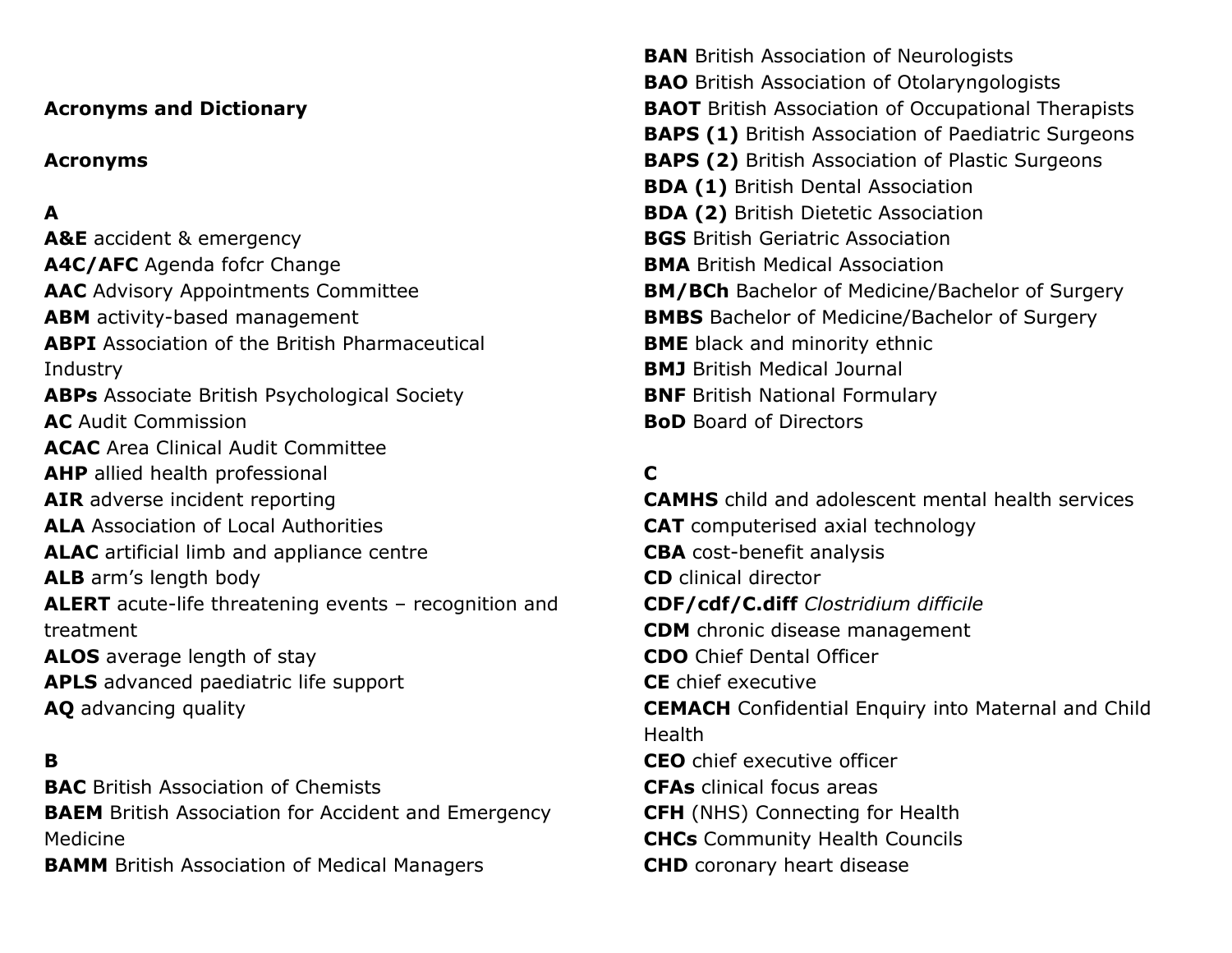**CHIQ** Centre for Health Information Quality **CHMS** community health and miscellaneous services **CHPO** Chief Health Professions Officer **CIMP** clinical information management programme **CIO** chief information officer **CIP** cost improvement programme **CME** continuing medical education **CMHT** community mental health team **CMO** Chief Medical Officer **CNS** clinical nurse specialist **CNO** Chief Nursing Officer **CNST** Clinical Negligence Scheme for Trusts **CoG** Council of Governors **COPD** Chronic Obstructive Pulmonary Disease **CPCME** Centre for Postgraduate and Continuing Medical Education **CPD** continuing professional development **CQC** Care Quality Commission **CQUIN** Commissioning for Quality and Innovation **CSAG** Clinical Standards Advisory Group **CSR** Comprehensive Spending Review **CTO** compulsory treatment order

## **D**

**DAT** drug action team **DF** director of finance **DGH** district general hospital **DGNHSFT** The Dudley Group NHS Foundation Trust **DH** Department of Health **DPH** director of public health **DPR** Data Protection Register **DSU** day surgery unit

**DTC** diagnosis and treatment centre **DToC** delayed transfers of care

## **E**

**EBITDA** earnings before interest, taxes, depreciation and amortisation **EBS** emergency bed service **ED** Emergency Department **EHR** electronic health record **ENT** Ear, nose and throat **EPP** Expert Patient Programme **EPR** electronic patient record **EPS** electronic prescription service **ERP** Enhanced Recovery Programme **ERS** Electronic reform service **ESR** electronic staff record **EHIC** European Health Insurance Card

# **F**

**FCE** finished consultant episode **FESC** Framework for procuring External Support for Commissioners **FHS** family health services **FOI** freedom of information **FRR** Financial Risk Rating **FT** Foundation Trust **FTE** Full time equivalent **FTGA** Foundation Trust Governors' Association **FTN** Foundation Trust Network

#### **G**

**GDC** General Dental Council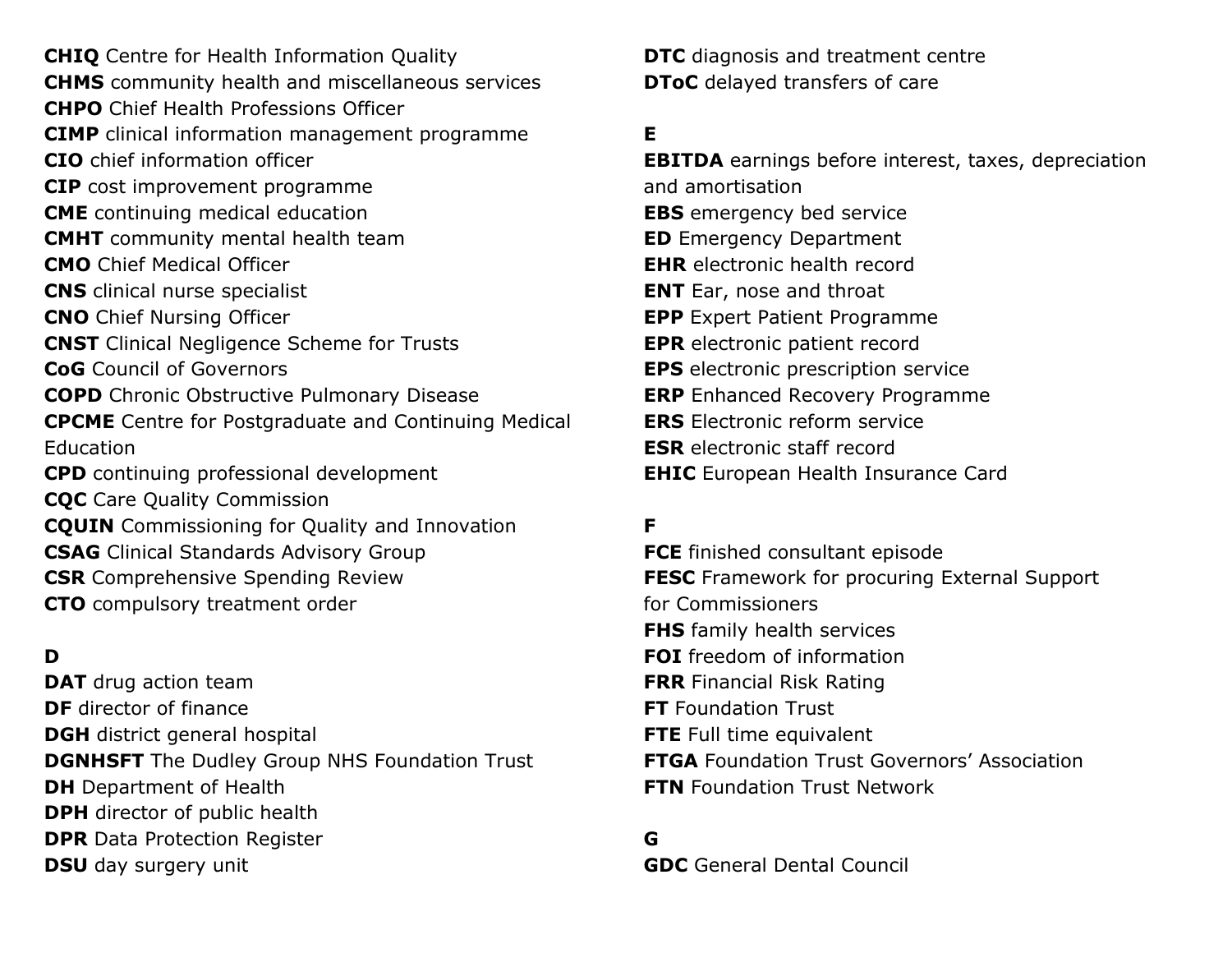**GI** Gastrointestinal **GMC** General Medical Council **GMS** General Medical Services **GP** General Practitioner **GPC** GP consortium/consortia **GPSI** general practitioner with special interest **GRMC** governance and risk management committee

## **H**

**HCAI** healthcare acquired infection **HCHS** hospital and community health services **HES** Hospital Episode Statistics **HIA** Health Impact Assessment **HIMP** Health Improvement and Modernisation Plan **HPA** Health Protection Agency **HQID** Hospital Quality Incentive Demonstration Project **HR** Human resources **HRG** Healthcare and Resource Group **HSE** Health and Safety Executive **HSJ** Health Service Journal **HSMR** Hospital Standardised Mortality Ratios

## **I**

**ICD** International Classification of Diseases **ICP** integrated care pathway **ICRS** Integrated Care Records Service **ICT** information and communication technology **ICU** intensive care unit **IIP** Investors in People **ISTCs** independent sector treatment centres **IT** Information technology

**J JSNA** Joint Strategic Needs Assessment

## **K**

**KF** Key finding **KSF** Knowledge and Skills Framework **KPIs** key performance indicators

## **L**

**LAAs** Local Area Agreements **LDP** Local Delivery Plan **LHP** Local Health Plan **LiA** Listening into Action **LINk** Local Involvement Network **LMC (1)** Local Medical Committee **LMC (2)** Licentiate of the Medical Council of the United Kingdom **LOS** length of stay **LPSA** Local Public Service Agreement **LSP (1)** Local Strategic Partnerships **LSP (2)** Local Service Providers

## **M**

**MAC** Medical Advisory Committee **MBC** Metropolitan Borough Council **MCDR** multiple-case depth research **MDT** Multi-disciplinary team **MHAC** Mental Health Act Commission **MHRA** Medicines and Healthcare products Regulatory Agency **MMC** Modernising Medical Careers **MMR** measles, mumps, rubella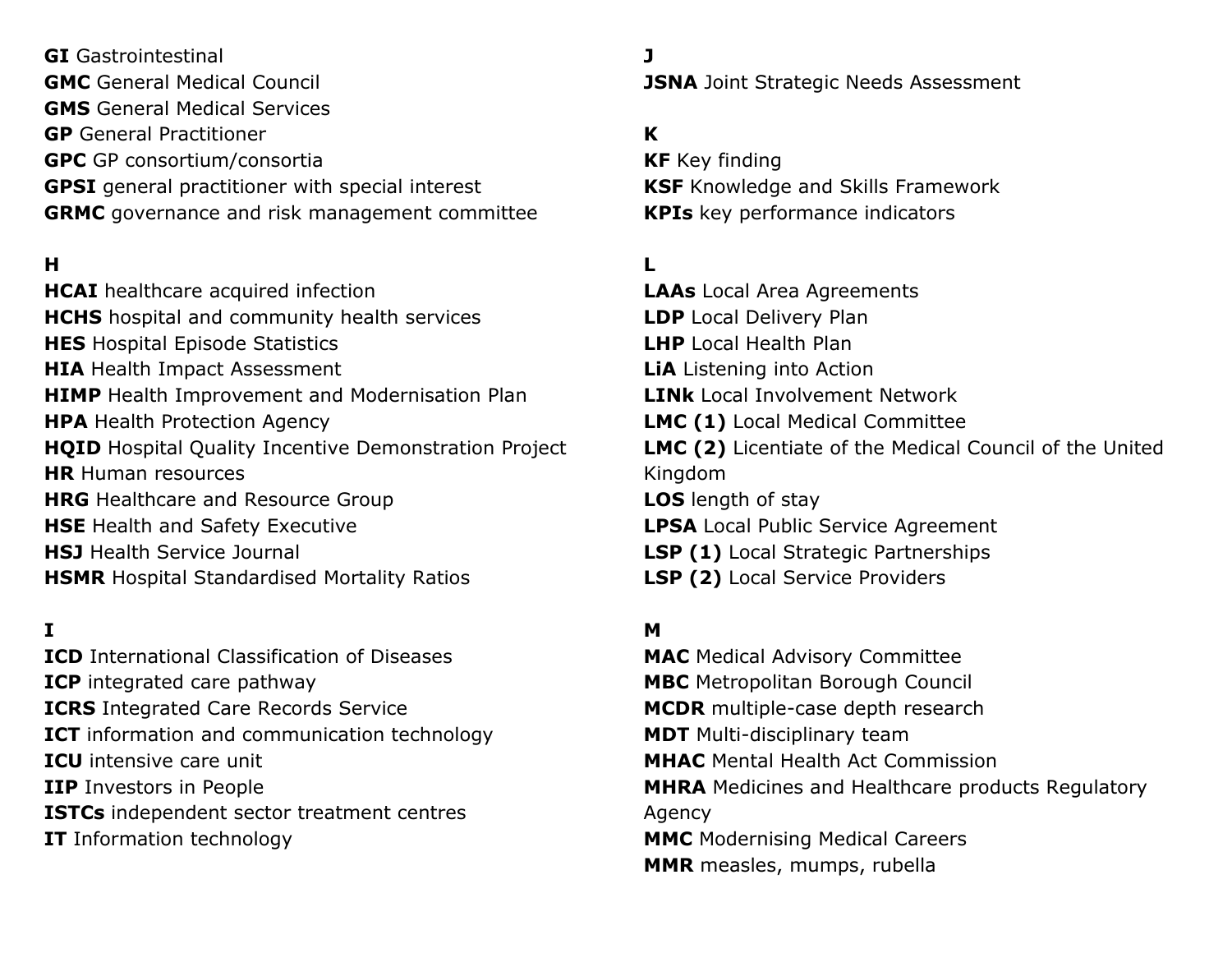**MRC** Medical Research Council **MRI** magnetic resonance imaging **MRSA** methicillin-resistant *Staphylococcus aureus* **MTS** (NHS) management training scheme

# **N**

**NAO** National Audit Office **NBAP** National Booked Admissions Programme **NBV** Net Book Value **NCAS** National Clinical Assessment Service **NCB** National Commissioning Board **NCEPOD** National Confidential Enquiry into Patient Outcome and Death **NCG** National Commissioning Group **NCI** National Centre for Involvement **NCVO** National Council for Voluntary Organisations **NED** non-executive director **nGMS** new General Medical Council **NHS** National Health Service **NHS LIFT** NHS Local Improvement Finance Trust **NHSLA** National Health Service Litigation Authority **NICE** National Institute for Health and Clinical Excellence **NIGB** National Information Governance Board for Health and Social Care **NIMHE** National Institute for Mental Health in England **NPfIT** National Programme for IT **NPSA** National Patient Safety Agency **NQB** National Quality Board **NSCG** National Specialist Commissioning Group **NSF** National Service Framework **NSRC** National Schedule of Reference Costs **NWP** (NHS) NationalWorkforce Projects

# **O**

**OAT** out-of-area treatment **OSC** (local authority) Overview and Scrutiny Committee **OSHA** Office of the Strategic Health Authorities

## **P**

**PALS** Patient Advice and Liaison Services **PBC** practice-based commissioning **PBL** Prudential Borrowing Limit **PbR** Payment by Results **PCO** primary care organisation **PCT** primary care trust **PDC** Public Dividend Capital **PDP** Personal Development Plan **PEC** professional executive committee **PEAT** Patient Environment Action Team **PEMS** patient experience measures **PFI** private finance initiative **PGCME** postgraduate and continuing medical education **PHO** Public Health Observatory **PMETB** Postgraduate Medical Education and Training Board **PMG** Performance Management Group **PMS** Personal Medical Services **PPF** priorities and planning framework **PPI** patient and public involvement **PPIC** Patient and Public Involvement Committee **PPIF** Patient and Public Involvement Forum **PPO** preferred provider organisation **PPP** public-private partnership **PRB** Pay Review Body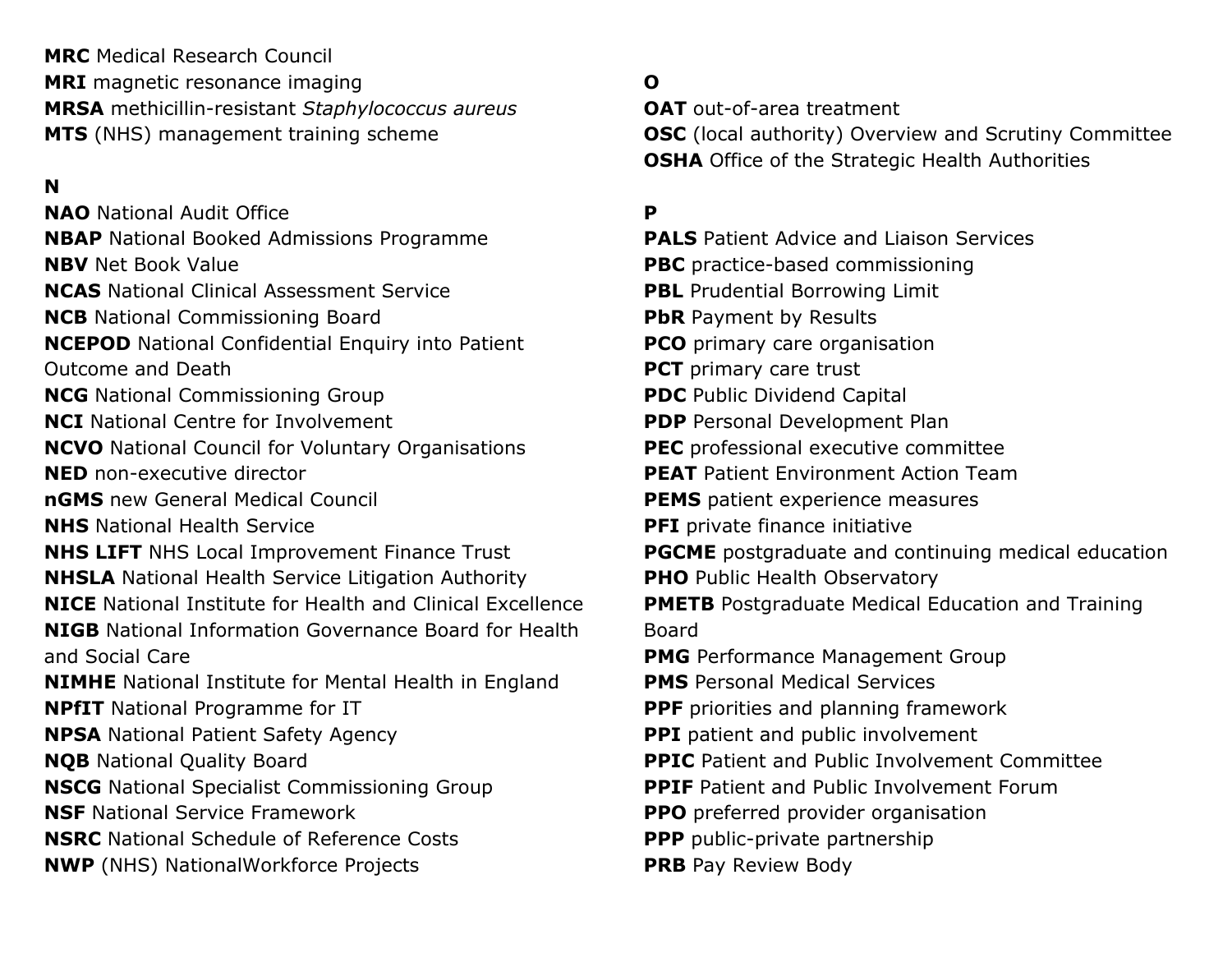**PROMs** patient-reported outcome measures **PRP** policy research programme **PSA** public service agreement

# **Q**

**QA** quality assurance **QIPP** Quality, Innovation, Productivity and Prevention Programme **QOF** Quality and Outcomes Framework

## **R**

**R&D** Research and Development **RAWP** Resource AllocationWorking Party **RCN** Royal College of Nursing

## **S**

**SCG** specialised commissioning group **SHA** strategic health authority **SHMI** Summary Hospital-level Mortality Indicator **SID** senior independent director **SLA** service level agreement **SMAC** Standing Medical Advisory Committee **SpR** specialist registrar

## **T**

**TIA** Transient Ischaemic Attack **TMB** Trust Management Board **TUPE** Transfer of Undertakings (Protection of Employment Regulations 1981)

**V VAT** Value Added Tax **VRE** vancomycin-resistant enterocci

## **W**

**WCC** World Class Commissioning **WTE** Whole Time Equivalent **WTD** working-time directive

## **Y**

**YTD** Year to Date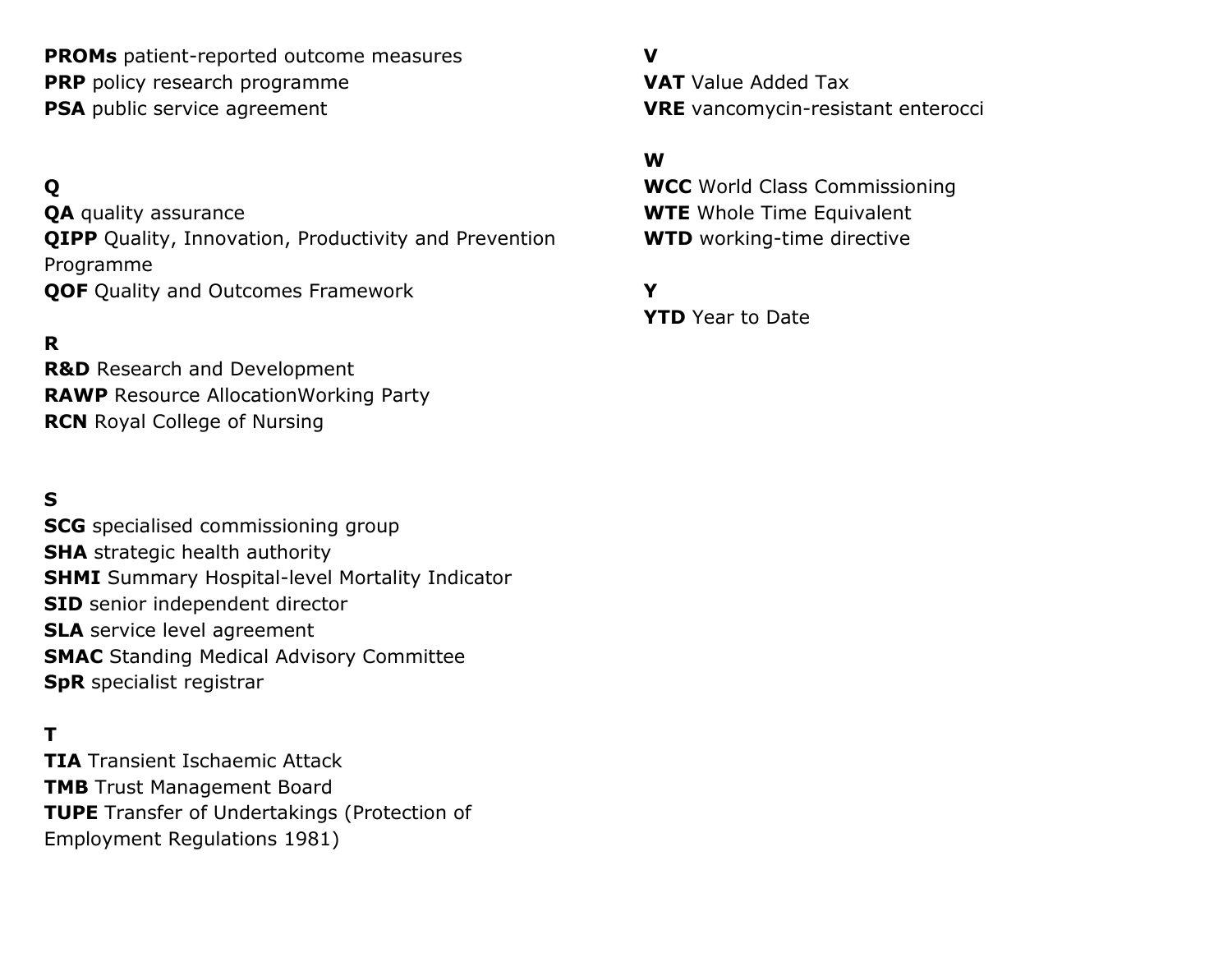# **Dictionary**

# **A**

**Accident & Emergency –** hospital department that assesses and treats people with serious injuries and those in need of emergency treatment (NHS is now changing these to Emergency Departments)

**Acute** – describes a disease of rapid onset, severe symptoms and brief duration

**Acute care** – specific care for diseases or illness that progress quickly, feature severe symptoms and have a brief duration

**Advisory bodies** – evaluate, investigate and support government policy development

**Agenda for Change** – NHS system of pay that is linked to the job content, and the skills and knowledge staff apply to perform jobs

**Ambulance trusts** – provide emergency access to healthcare

**Annual Health Check** – the former Healthcare Commission's assessment of the performance of all NHS organisations

**Arm's length bodies** – standalone national organisations with executive functions, sponsored by the Department of Health. They are accountable to the Department and sometimes directly to parliament

**Benchmarking** – process that helps professionals to take a structured approach to share, compare, identify and develop best practice

**Board of Directors (BOD)** – the powers of a trust are exercised by the board of directors. Any of those powers may be delegated to a committee of directors or to an executive director. The board of directors is accountable to governors for the performance of the trust

**Booked admissions** – system that will give all patients a choice of convenient appointments or admission date within a guaranteed maximum waiting time

**British Medical Association (BMA)** – professional association that represents UK doctors and acts as an independent trade union, scientific and educational body and publisher

# **C**

**C.difficile** – a healthcare-associated intestinal infection that most affects elderly patients with other underlying diseases

**Caldicott Guardians** – senior staff in the NHS and social services appointed to protect patient information

**Care services** – services that ensure the well-being of the most vulnerable people in society

**Care trusts** – organisations working in both health and social care offering either social care, mental health services or primary care services

**Chief Health Professions Officer (CHPO)** – the government's most senior allied health professions advisor

**B**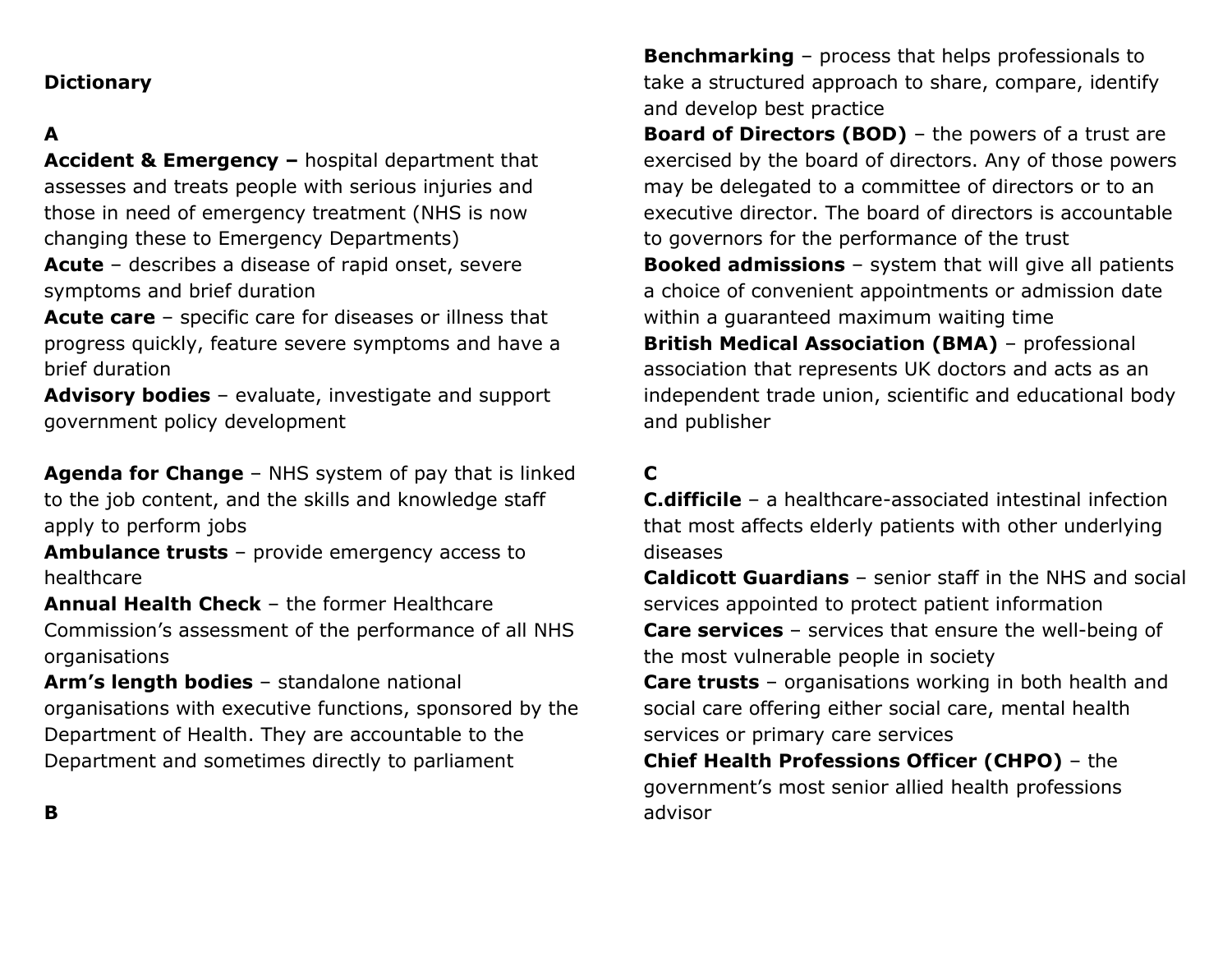**Chief Medical Officer (CMO)** – the government's principal medical adviser and the professional head of all medical staff in England

**Chief Nursing Officer (CNO)** – responsible for delivering the Government's strategy for nursing, and leading all England's nurses, midwives, health visitors and allied health professionals

**Chief Pharmaceutical Officer (CPO)** – the professional lead within the Department of Health on carrying out the government's Pharmacy in the Future programme

**Chief Scientific Officer (CSO)** – responsible for building the capacity and development of the healthcare science workforce

**Children's trusts** – trusts that identify what needs to be improved in a local area for children and young people, and then plan services around those needs

**Choice** – system that gives patients more choice about where and when they receive surgery and other NHS services

**Choose and Book** – system that allows patients to make their first outpatient appointment at a time, date and place that suits them

**Clinical governance** – the system through which NHS organisations are accountable for continuously improving the quality of their services and safeguarding high standards of care

**Clinical network** – health professionals from different NHS organisations working together across institutional and local boundaries to provide care for a particular disease or patient group

**Clinical Risk and Safety Board** – local NHS boards responsible for establishing a framework for the safe

implementation and continuing use of new IT systems in local NHS organisations. The board is made up of clinical representatives including doctors, nurses and other healthcare professionals

**Commissioning** – the process local authorities and primary care trusts (PCTs) undertake to make sure that services funded by them meet the needs of the patient **Community-based health services** – services provided outside of a hospital setting, usually in clinics, surgeries or in the patient's own home

**Community hospitals** – local hospitals serving populations of less than 100,000 that provide a range of clinical services

**Corporate governance** – the system by which organisations are directed, accountable and managed **Cost per case** – a cost-per-case agreement occurs where the commissioning authority agrees an allocation for each patient treatment provided

**Critical care** – an integrated service for critically ill patients when they are in the health system

# **D**

**Direct Payments** – payments given to individuals to choose, organise and pay for the social care services they need, rather than using the services offered by their local authority

## **E**

**Electronic Patient Records (EPR)** – a catch-all term covering patient data held in digital form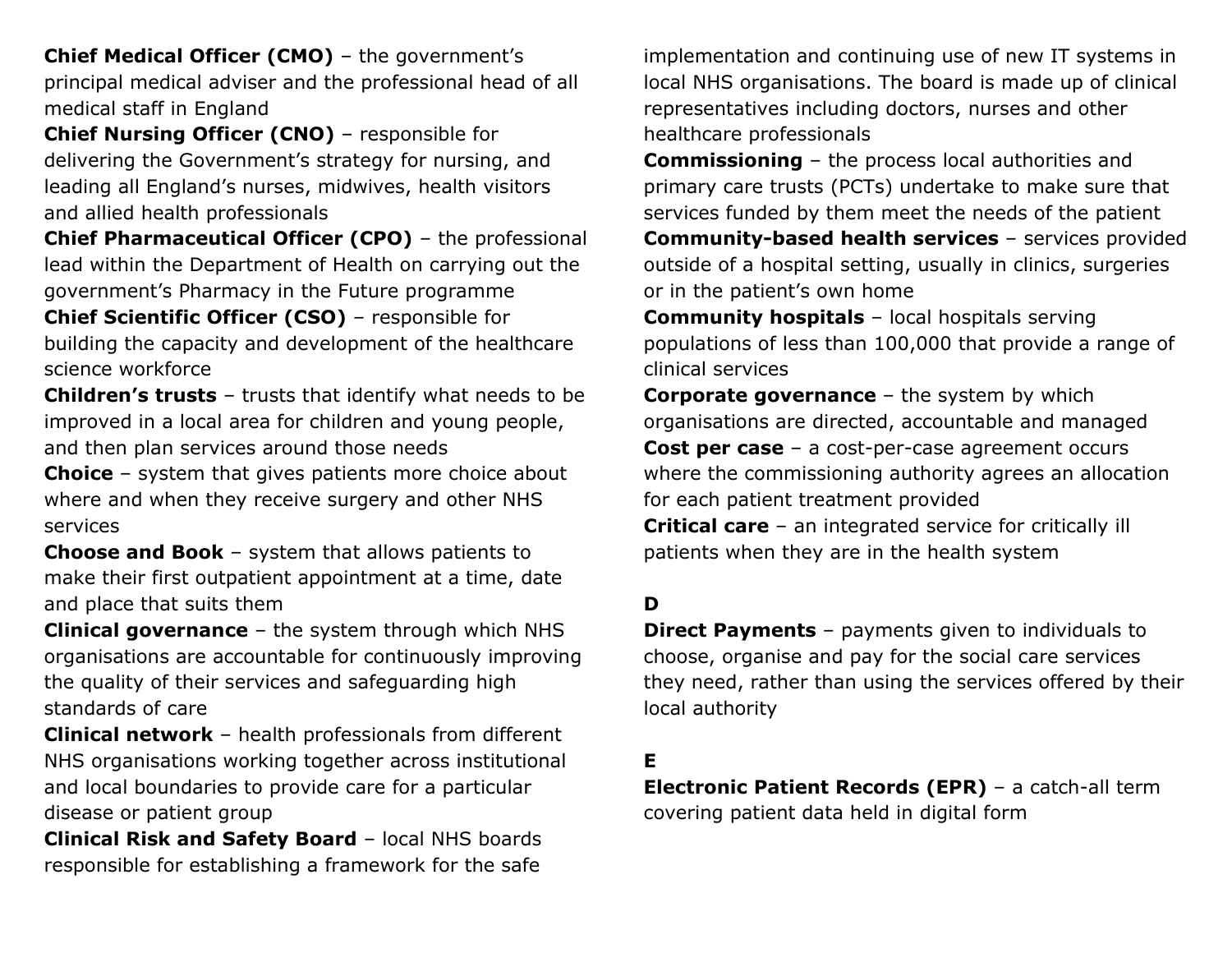**European Health Insurance Card (EHIC)** – card that entitles Europeans to free or reduced cost medical treatment in a European economic area **Expert patient** – patients who become experts at managing their conditions on a day to-day-basis **Expert Patient Programme** – programme designed to teach good self-care and self-management skills to people with long-term conditions

# **F**

**Foundation trust** – NHS hospitals that are run as independent, public benefit corporations, which are both controlled and run locally

**FoundationTrust Governors' Association** – the only national body that brings governors together so they can understand their role, learn from each other and share best practice

**Framework** – long-term strategies for improving specific areas of care. They set measurable goals within set timeframes

**Freedom of Information Act (FOI)** - government act which gives a general right of access to all types of recorded information held by public authorities

#### **G**

**General Medical Council (GMC)** - the statutory body responsible for licensing doctors to practise medicine in the UK

**General Medical Services Contract** – contract that creates greater flexibility for GPs and represents a significant level of investment in primary care

## **H**

**Health economy** – all health organisations and staff within an identified area. It includes PCTs, primary care practitioners, NHS trusts and relevant voluntary sector organisations. May also be referred to as a health community

**Health Protection Agency** – advises the government on public health protection policies and programmes **Health reform** – a programme of reforms to the NHS set out in the 10 year NHS plan published in July 2000 **Healthcare Acquired Infection (HCAI) or Healthcare Associated Infection (HAI)** – infections such as MRSA and *Clostridium difficile* that patients or healthcare workers acquire from a healthcare environment such as a hospital or care home **Healthcare Resource Groups (HRGs)** – data groups that provide a way of categorising the treatment of patients in order to monitor and evaluate the use of resources

## **I**

### **Independent sector treatment centres (ISTCs)** –

private sector treatment centres that offer pre-booked day and short stay surgery, and diagnostic procedures **Infection control** – the practices used to prevent the spread of communicable diseases

**Integrated care** – NHS and local authority health responsibilities are managed together so that care trusts can

offer a more efficient and better integrated service **Integrated governance** –system that results in the better governing of NHS trusts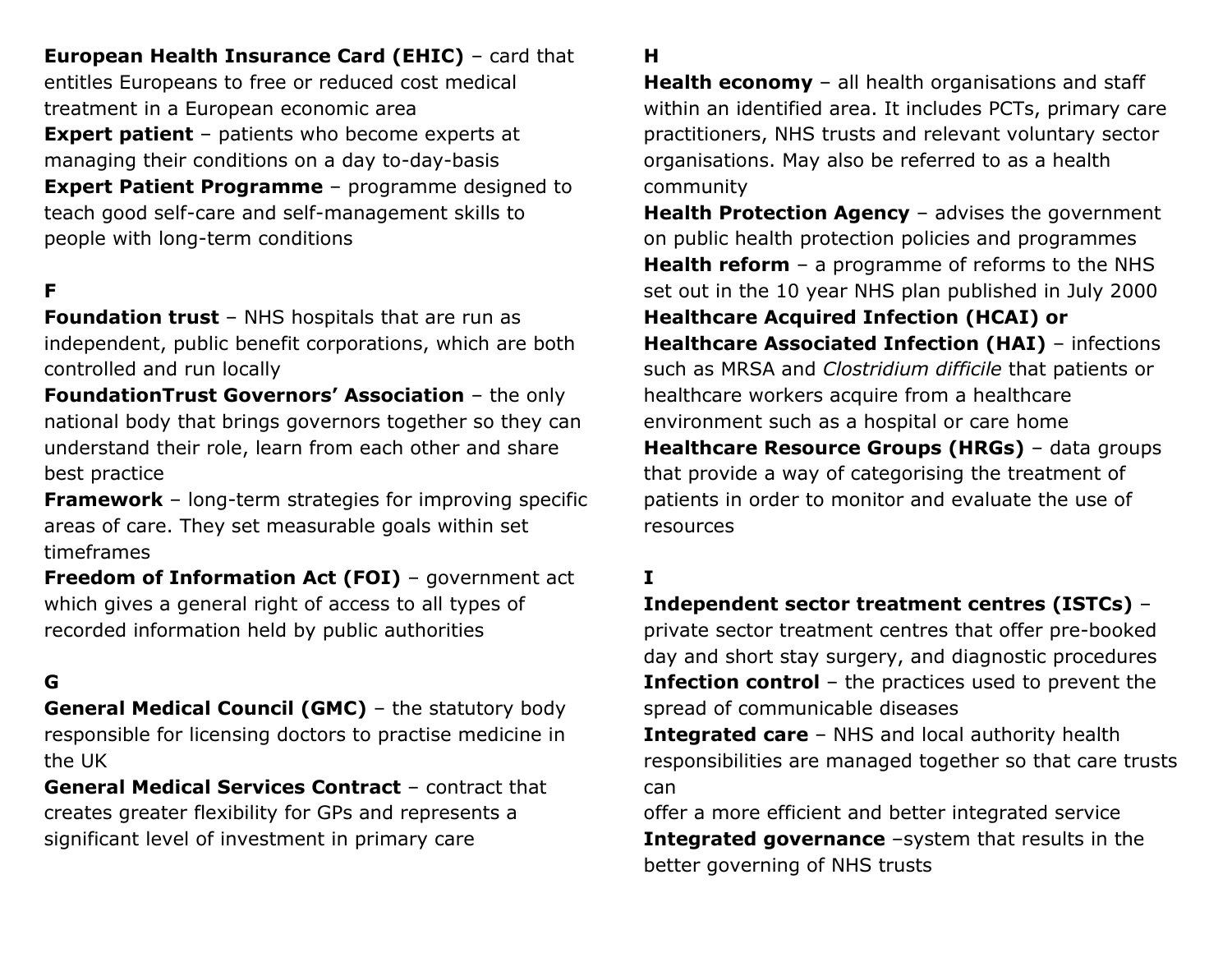## **K**

## **Knowledge and Skills Framework (KSF)** – NHS KSF

process involves managers working with individual members of staff to plan their training and development

## **L**

**LocalAreaAgreements (LAAs)** – three-year agreement that sets out the priorities for a local area in certain policy fields as agreed between government, local authority and other partners

**Local Delivery Plan (LDP)** – a plan that every primary care trust (PCT) prepares and agrees with its strategic health authority (SHA) on how to invest its funds to meet its local and national targets

**Local Involvement Networks (LINks)** – individuals and groups from across the community who are funded and supported to hold local health and social care services to account

**Local Public Service Agreement (LPSA)** – an agreement between a local authority and government to improve services in return for extra funding

**Local Service Providers** – responsible for working with the local NHS to deliver the National Programme for IT systems and services at a local level

#### **M**

**Mental health trusts** – trusts that provide specialist mental health services in hospitals and local communities **Monitor** – the independent regulator of NHS foundation trusts that is responsible for authorising, monitoring and regulating them

## **N**

**National Information Governance Board for Health and Social Care (NIGB)** – provides leadership and promotes consistent standards for information on governance acrosshealth and social care. It arbitrates on the interpretation and application of information governance policy and gives advice on matters at national level

**National Service Framework (NSFs)** – long-term strategies for improving specific areas of care. There are a range of NSFs, which establish a set of minimum national standards of clinical quality and access to services in a series of major care areas and disease groups, including mental health, diabetes, older people, and coronary heart disease. The aim is to drive up performance and decrease geographical variations **National Quality Board** – a key aspect of the work to deliver the goal of high-quality care for patients. The aim of the board will be to bring together all those with an interest in improving quality, to align and agree the NHS quality goals, while respecting the independent status of participating organisations. The board's members will have a range of skills and expertise and will include representatives from some of the national statutory and professional bodies that are responsible for the quality of health and social care

**National tariff** – linked to the Payment by Results policy, the national tariff is a centrally agreed list of prices for particular procedures. The provider of those treatments is paid a fixed amount for each patient undergoing the procedure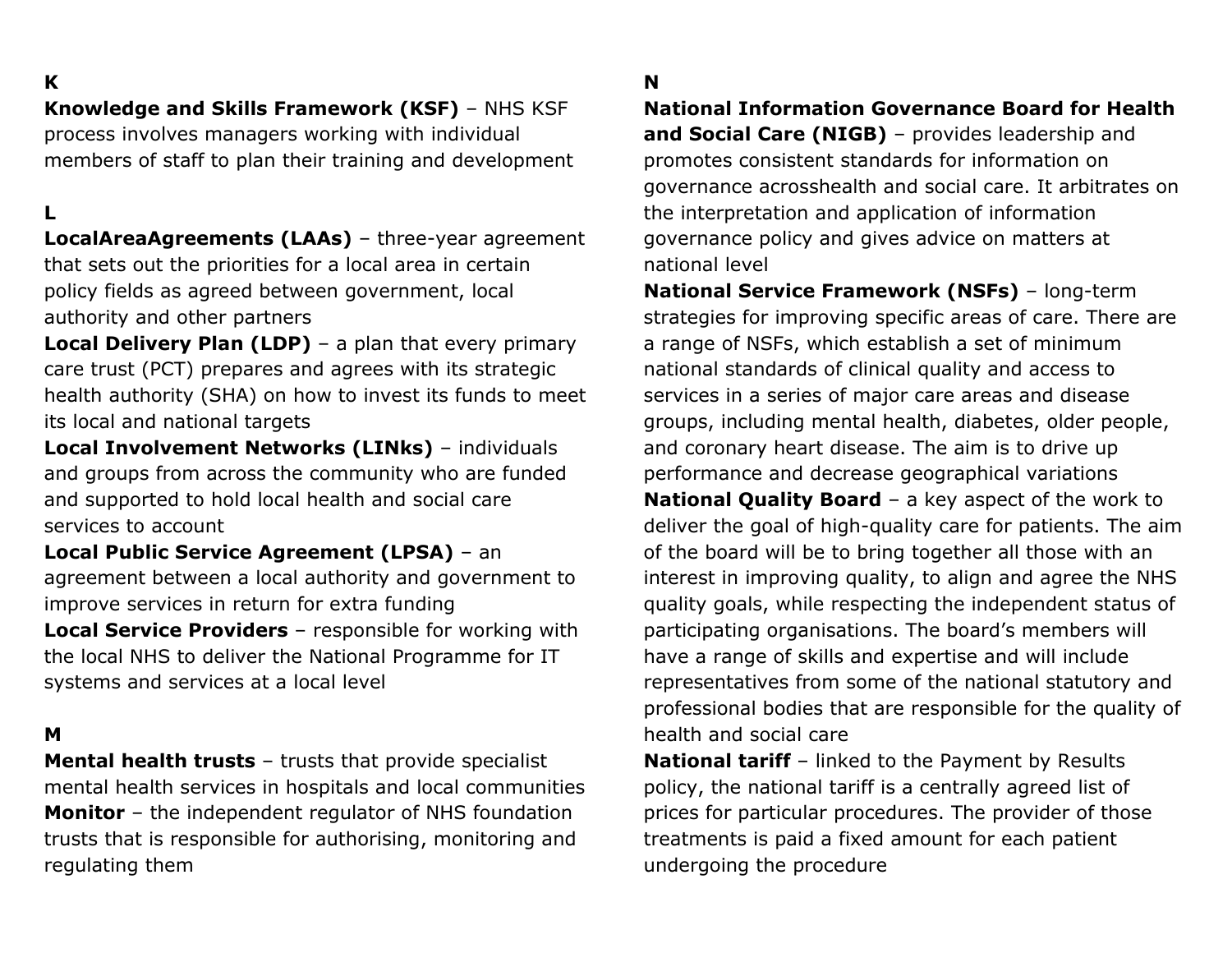**Needs assessment** – process by which NHS organisations or local authorities use information to judge the health and wellbeing of their population and then decide what services should be provided to meet local needs

**NHS Code of Practice** – sets out the basic principles underlying public access to information about the NHS. It reflects the government's intention to ensure greater accessby the public to information about public services and complements the Code of Access to Information, which applies to the Department of Health **NHS Confederation** – an independent membership body that represents NHS organisations as well as some independent health care providers. The NHS Confederation host the Foundation Trust Network (FTN) **NHS Constitution** – establishes the principles and values of the NHS in England. It sets out rights to which patients, public and staff are entitled, and pledges which the NHS is committed to achieve, together with responsibilities which the public, patients and staff owe to one another to ensure that the NHS operates fairly and effectively. All NHS bodies and private and third sector providers supplying NHS services will be required by law to take account of this Constitution in their decisions and actions

**NHS Improvement Plan** – a government plan that sets objectives for the NHS and related agencies

**NHS Local Improvement FinanceTrust (NHS LIFT)** – builds and refurbishes primary care premises that it owns. It rents accommodation to GPs on a lease basis, as well as to other parties such as chemists, opticians and dentists

# **NICE (National Institute for Health and Clinical**

**Excellence)** – body set up as National institute for Clinical Excellence in April 1999 (renamed in April 2005) to decide which health treatments and technologies – from drugs to artificial hips – should be available on the NHS. An independent organisation that provides national guidance on the promotion of good health and the prevention and treatment of ill-health

**Non-executive directors (NEDs) for NHS trusts** – lay people appointed by the Appointments Commission who sit on the board of NHS trusts and primary care trusts with the executive directors, overseeing the work of the organisation.

**Non-executive directors (NEDs) for foundation trusts** – lay people appointed by governors. Governors are responsible for appointing, appraising and removing the NEDs. The chair of the trust will be a NED

# **O**

**Operating Framework** – the quidance produced each year by the Department of Health which outlines national priorities for the NHS

**Our NHS, Our Future** – a wide-ranging review of the NHS launched in 2007 and led by the health minister Lord Darzi

**Outbreak plans** – plans developed to combat possible outbreaks of communicable diseases, including outbreaks caused by the deliberate release of biological agents **Outcome-based commissioning** – form of

commissioning that attempts to make better and more creative use of public funds to provide user services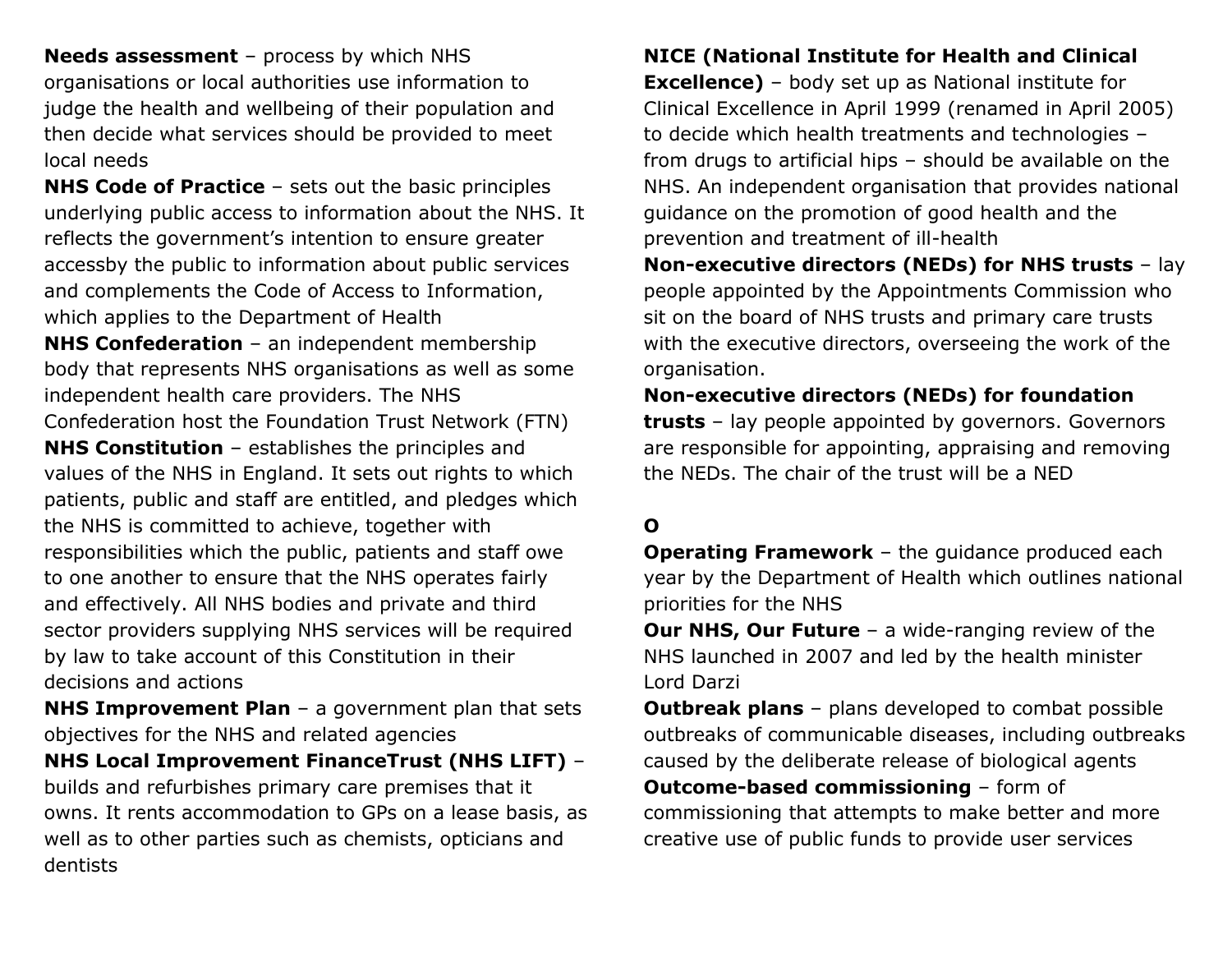**P**

# **Patient Advice and Liaison Services (PALS)** –

services that provide information, advice and support to help patients, families and their carers

**Patient and public involvement (PPI)** – involving the public in shaping a care system's development, and keeping patientswell informed of clinical processes and decisions

**Patient choice** – giving patients more choice about how, when and where they receive treatment

**Patient Environment Action Team (PEAT)** – team that assesses environmental cleanliness and food standards in hospitals

**Patient pathway** – the route followed by the patient into, through and out of the NHS and social care services **Pay Review Body** – independent panels which recommend pay awards for NHS staff such as doctors and dentists, nurses and allied health professionals. Appointments to the pay review body are the responsibility of the Prime Minister. Their recommendations are submitted to the Secretary of State for Health, who can authorise the proposed pay rises

**Payment by Results (PbR)** - transparent rules-based system used for paying trusts that links the allocation of funds to hospitals to the activity they undertake (in other words you get paid for what you do)

**Practice-based commissioning (PBC)** – is a government policy designed to give GPs, nurses and other primary care professionals the power to decide how NHS money is spent in their local area. GP practices are given 'virtual' budgets with which to 'buy' services for

their populations, with the real money being held by their local primary care trust (PCT)

**Primary care** – the collective term for all services that are people's first point of contact with the NHS, eg, GPs anddentists

**Primary care trusts (PCT)** – an NHS body that has responsibility for the planning and securing of health services in a local area. It must ensure the availability and accessibility of GPs, dentists and other health providers, as well as hospital treatment, to all in the community it covers

**Public health** – is concerned with improving the health of the population rather than treating the diseases of individual patients

**Public service agreement (PSA)** - agreement between each government department and the Treasury, which specifies how public funds will be used to ensure value for money

# **Q**

**Quality and Outcomes Framework (QOF)** – as part of a new NHS contract, introduced in 2004, GP practices are rewarded for achieving clinical and management quality targets and for improving services for patients within a Quality and Outcomes Framework

## **R**

**Royal College of Nursing (RCN)** – theworld's largest professional union of nurses.The RCN campaigns on behalf of the profession and helps to develop nursing practices and standards of care